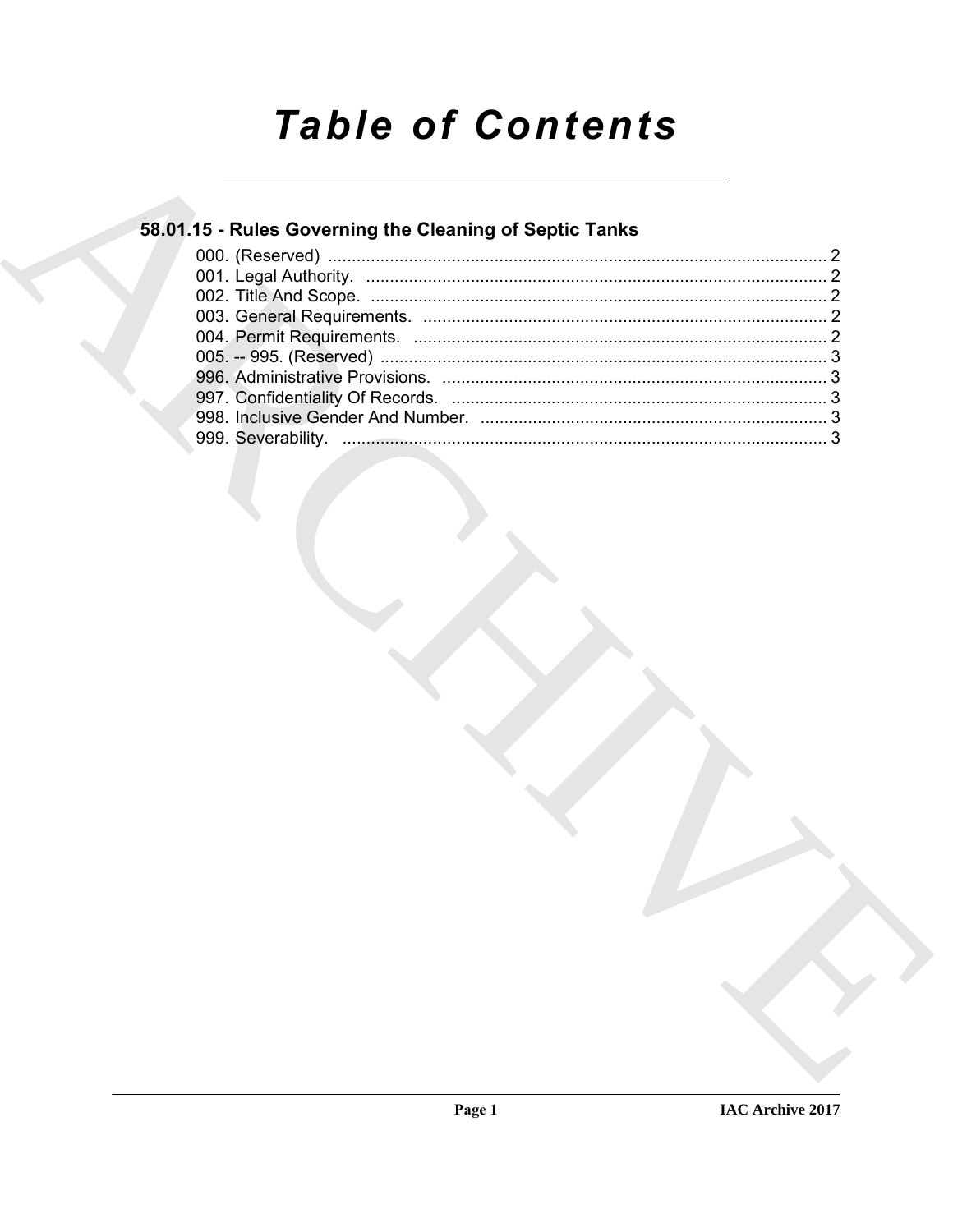#### **IDAPA 58 TITLE 01 CHAPTER 15**

#### **58.01.15 - RULES GOVERNING THE CLEANING OF SEPTIC TANKS**

#### <span id="page-1-1"></span><span id="page-1-0"></span>**000. (RESERVED)**

#### <span id="page-1-2"></span>**001. LEGAL AUTHORITY.**

**EXAMPLER 15**<br> **EXAMPLE SCIENCISE GOVERNING THE CLEANING OF SEPTIC TANKS**<br> **EXAMPLE SCIENCISE CONTINUES CONTINUES THE CLEANING OF SEPTIC TANKS**<br> **EXAMPLE INTERNATIVE CONTINUES TO THE CLEANING OF SEPTIC TANKS**<br> **EXAMPLE IN** Title 39, Chapter 1, Idaho Code, grants authority to the Board of Environmental Quality to adopt rules, regulations and standards to protect the environment and the health of the State and for the issuance of pollution source permits. Title 39, Chapter 1, Idaho Code, charges the Director to enforce all laws, rules, regulations and standards relating to environmental protection and health and those relating to the storage, handling and transportation of solids, liquids and gases which may cause or contribute to water pollution, and authorizes him to issue pollution source permits.

(12-31-91)

#### <span id="page-1-3"></span>**002. TITLE AND SCOPE.**

**01.** Title. These rules shall be cited in full as Idaho Department of Environmental Quality Rules, it is also all the Cleaning of Septic Tanks." (12-31-91) IDAPA 58.01.15, "Rules Governing the Cleaning of Septic Tanks."

**Scope**. The provisions of these rules establish general requirements for the handling, transportation ptic tank wastes and for obtaining a septic tank pumping permit. (12-31-91) and disposal of septic tank wastes and for obtaining a septic tank pumping permit.

#### <span id="page-1-6"></span><span id="page-1-4"></span>**003. GENERAL REQUIREMENTS.**

All persons, firms or corporations operating any tank truck or any other device or equipment used or intended to be used for the purpose of pumping or cleaning septic tanks and/or transporting or disposing of human excrement, shall<br>conform with the following requirements. (3-1-60) conform with the following requirements.

<span id="page-1-9"></span>**Equipment to Be Watertight**. The tank or transporting equipment shall be watertight and so constructed as to prevent spilling or leaking while being loaded, transported and/or unloaded. (3-1-60)

<span id="page-1-8"></span>**02. Equipment to Be Cleanable**. The tank or transporting equipment shall be constructed in such a manner that every portion of the interior and exterior can be easily cleaned and maintained in a clean condition at all times while not in actual use. (3-1-60) times while not in actual use.

**03. Disposal Methods**. Disposal of excrement from septic tanks shall be by the following methods (3-1-60) only:  $(3-1-60)$ 

<span id="page-1-7"></span>

| a. | Discharging to a public sewer; |  | $(3-1-60)$ |
|----|--------------------------------|--|------------|
|    |                                |  |            |

**b.** Discharging to a sewage treatment plant; (3-1-60)

**c.** Burying under earth in a location and by a method approved by the Department of Environmental  $\text{Quality:} \tag{3-1-60}$ 

<span id="page-1-10"></span>**d.** Drying in a location and by a method approved by the Department of Environmental Quality.  $(3-1-60)$ 

#### <span id="page-1-5"></span>**004. PERMIT REQUIREMENTS.**

All persons operating septic tank pumping equipment shall obtain a permit from the Idaho Department of Environmental Quality for the operation of such equipment. Permits shall be renewed annually. Applications for renewal of permits shall be made on or before March 1 of each year.

**01. Permit Application Contents**. Applications for permits shall submit the following information on epared by the Department: (3-1-60) forms prepared by the Department:

<span id="page-1-11"></span>**a.** Number of tank trucks operated by owner; (3-1-60)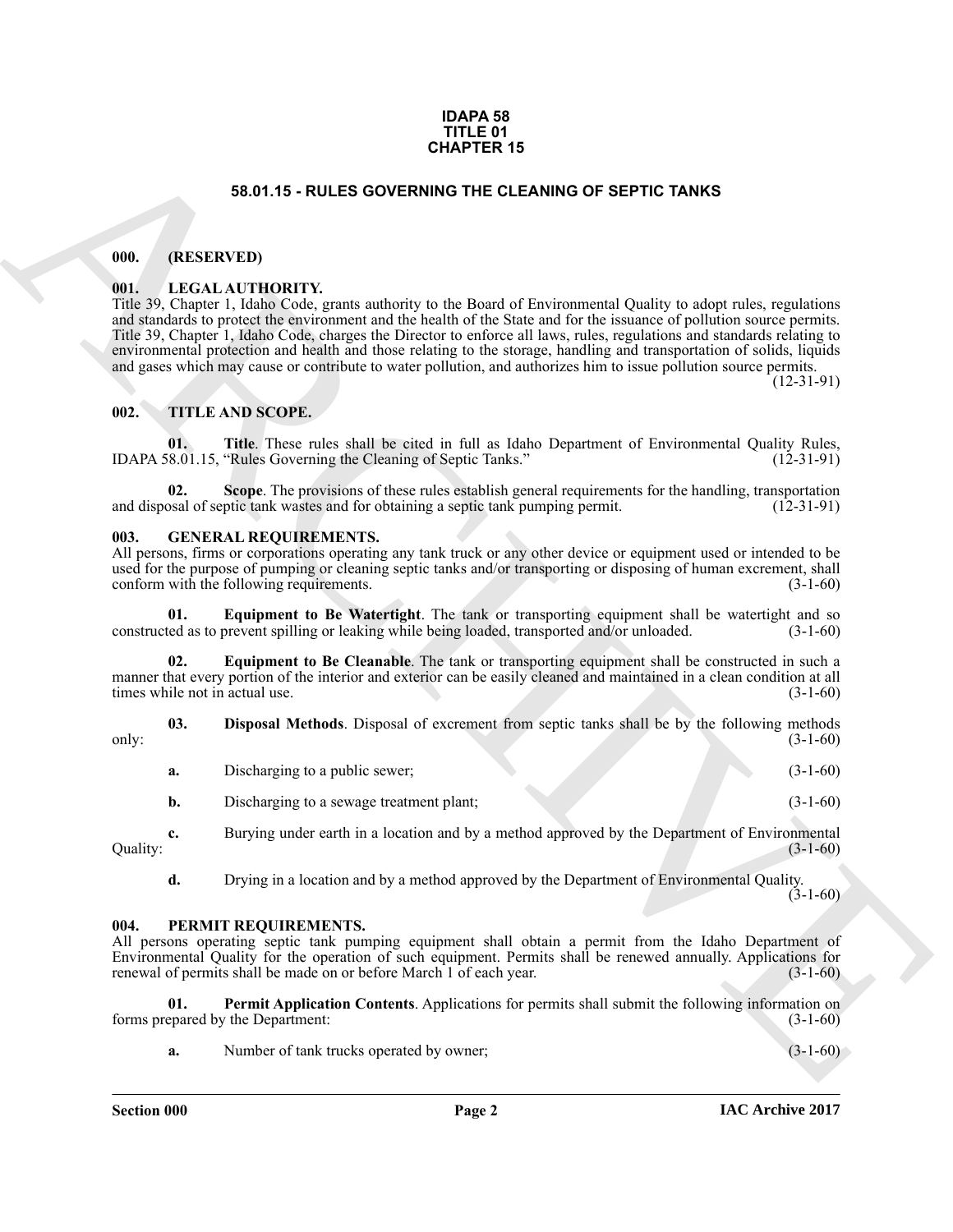#### *IDAHO ADMINISTRATIVE CODE IDAPA 58.01.15 - Rules Governing the Department of Environmental Quality*

|                                     | <b>Department of Environmental Quality</b>                                                                                                                                                                                                                                                                                                                                               | <b>Cleaning of Septic Tanks</b> |
|-------------------------------------|------------------------------------------------------------------------------------------------------------------------------------------------------------------------------------------------------------------------------------------------------------------------------------------------------------------------------------------------------------------------------------------|---------------------------------|
| b.                                  | Vehicle license number of each tank truck;                                                                                                                                                                                                                                                                                                                                               | $(3-1-60)$                      |
| c.                                  | Name and address of owner and/or operator of equipment;                                                                                                                                                                                                                                                                                                                                  | $(3-1-60)$                      |
| d.                                  | Name and address of business, if different from Subsection 004.01.c.;                                                                                                                                                                                                                                                                                                                    | $(3-1-60)$                      |
| e.                                  | Methods of disposal to be used in all areas of operation;                                                                                                                                                                                                                                                                                                                                | $(3-1-60)$                      |
| f.                                  | Location of all disposal sites used by applicant;                                                                                                                                                                                                                                                                                                                                        | $(3-1-60)$                      |
| g.                                  | A complete basis of charges made for payment of the work performed.                                                                                                                                                                                                                                                                                                                      | $(3-1-60)$                      |
| 02.                                 | Permit Fee. All applications shall be accompanied by payment of the fee specified in Idaho<br>Department of Environmental Quality Rules, IDAPA 58.01.14, Section 115, "Rules Governing Fees for<br>Environmental Operating Permits, Licenses, and Inspection Services."                                                                                                                  | $(12-31-91)$                    |
| 03.                                 | Vehicle Number to Be Displayed. For each permit issued, a number will be assigned to the owner<br>and/or operator of the tank truck or trucks. The assigned number shall be displayed at all times on the door of the<br>vehicle or vehicles in a manner easily legible.                                                                                                                 | $(3-1-60)$                      |
| 04.<br>requirements of these rules. | Permit Suspension or Revocation. Permits issued are the property of the Department of<br>Environmental Quality and may be suspended or revoked at any time the operator is not in compliance with the                                                                                                                                                                                    | $(3-1-60)$                      |
| $005. - 995.$                       | (RESERVED)                                                                                                                                                                                                                                                                                                                                                                               |                                 |
| 996.                                | <b>ADMINISTRATIVE PROVISIONS.</b><br>Persons may be entitled to appeal agency actions authorized under these rules pursuant to IDAPA 58.01.23, "Rules of<br>Administrative Procedure Before the Board of Environmental Quality."                                                                                                                                                         | $(3-15-02)$                     |
| 997.                                | <b>CONFIDENTIALITY OF RECORDS.</b><br>Information obtained by the Department under these rules is subject to public disclosure pursuant to the provisions of<br>Title 9, Chapter 3, Idaho Code, and IDAPA 58.01.21, "Rules Governing the Protection and Disclosure of Records in<br>the Possession of the Idaho Department of Environmental Quality."                                    | $(3-15-02)$                     |
| 998.<br>appropriate.                | <b>INCLUSIVE GENDER AND NUMBER.</b><br>For the purposes of these rules, words used in the masculine gender include the feminine, or vice versa, where                                                                                                                                                                                                                                    | $(12-31-91)$                    |
| 999.<br>chapter.                    | <b>SEVERABILITY.</b><br>Idaho Department of Environmental Quality Rules, IDAPA 58.01.15, "Rules Governing the Cleaning of Septic<br>Tanks," are severable. If any rule or regulation, or part thereof, or the application of such rule or regulation to any<br>person or circumstance is declared invalid, that invalidity does not affect the validity of any remaining portion of this | $(2-15-82)$                     |
|                                     |                                                                                                                                                                                                                                                                                                                                                                                          |                                 |
|                                     |                                                                                                                                                                                                                                                                                                                                                                                          |                                 |
|                                     |                                                                                                                                                                                                                                                                                                                                                                                          |                                 |
|                                     |                                                                                                                                                                                                                                                                                                                                                                                          |                                 |
|                                     |                                                                                                                                                                                                                                                                                                                                                                                          |                                 |

#### <span id="page-2-9"></span><span id="page-2-8"></span><span id="page-2-7"></span><span id="page-2-0"></span>**005. -- 995. (RESERVED)**

#### <span id="page-2-5"></span><span id="page-2-1"></span>**996. ADMINISTRATIVE PROVISIONS.**

#### <span id="page-2-6"></span><span id="page-2-2"></span>**997. CONFIDENTIALITY OF RECORDS.**

#### <span id="page-2-3"></span>**998. INCLUSIVE GENDER AND NUMBER.**

#### <span id="page-2-4"></span>**999. SEVERABILITY.**